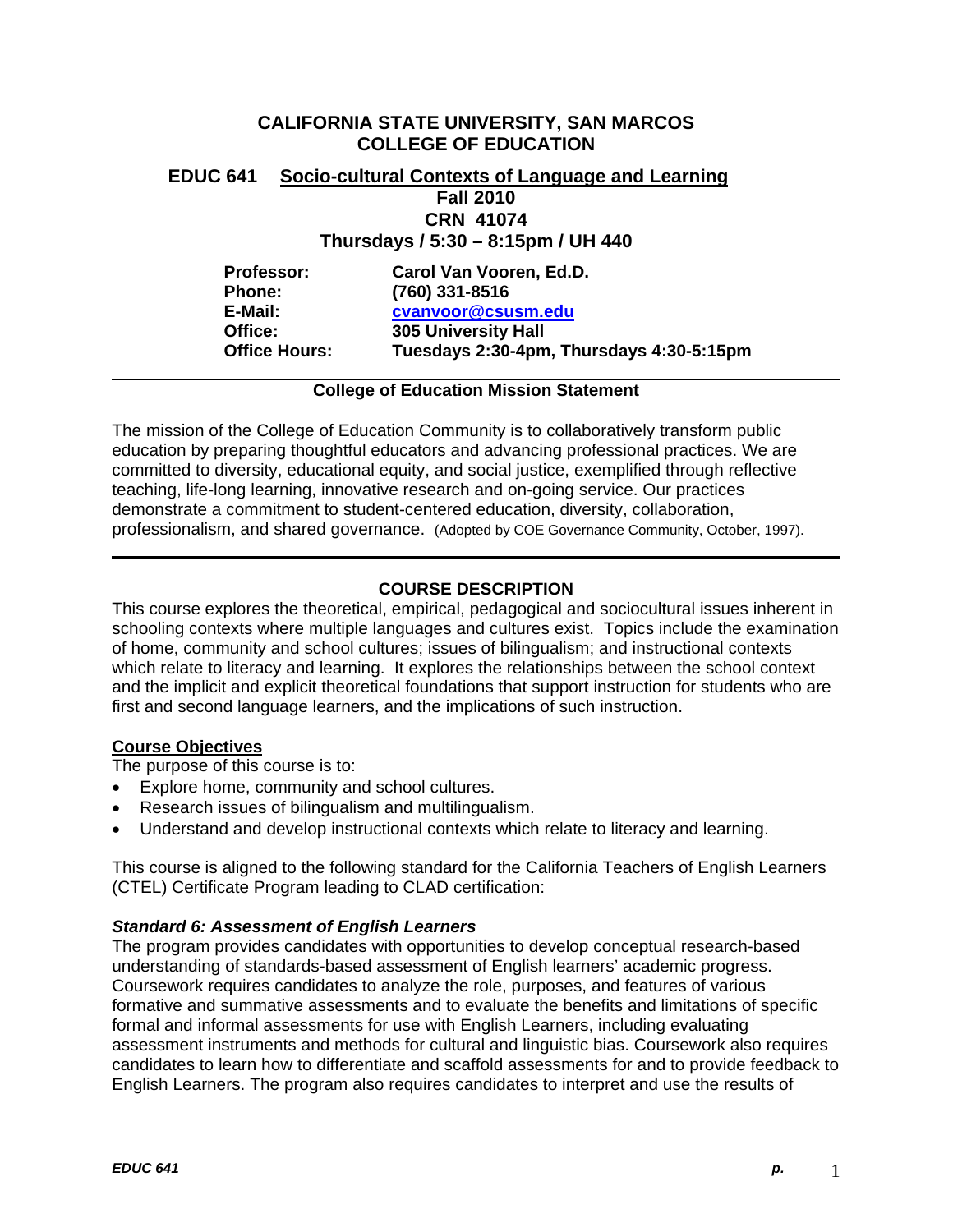assessments to help English learners achieve success in standards-based language curriculum and in content area instruction.

Following is the alignment of this course with the California Standards of Program Quality and Effectiveness for the Teacher Preparation Programs for Preliminary Multiple and Single Subject Teaching Credentials for the "Add On" Level I Education Specialist Mild/Moderate and Moderate/Severe credential candidates without AB 2042 or CLAD authorization

# *Standard 7a: Multiple Subject Reading, Writing, and Related Language Instruction in English*

The professional preparation program provides substantive, research-based instruction that effectively prepares each candidate for a Multiple Subject (MS) Teaching Credential to deliver a comprehensive program of systematic instruction in reading, writing and related language arts aligned with the state adopted English Language Arts Academic Content Standards for Students and the Reading/Language Arts Framework. The program provides candidates with systematic and explicit instruction in teaching basic reading skills, including comprehension strategies, for all students, including students with varied reading levels and language backgrounds. The Multiple Subject preparation program includes a significant practical experience component in reading, writing, and language arts that is connected to the content of coursework and that takes place throughout the program during each candidate's field experience(s), internship(s), and/or student teaching assignment(s). The preparation program provides each candidate for a Multiple Subject Teaching Credential with experience in a classroom where beginning reading is taught. The program places all candidates in field experience sites and student teaching assignments with teachers whose instructional approaches and methods in reading are consistent with a comprehensive, systematic program, and who collaborate with institutional supervisors and instructors.

# *Standard 13: Preparation to Teach English Learners*

In the professional teacher preparation program all candidates have multiple systematic opportunities to acquire the knowledge, skills and abilities to deliver comprehensive instruction to English learners. Candidates learn about state and federal legal requirements for the placement and instruction of English learners. Candidates demonstrate knowledge and application of pedagogical theories, principles and practices for English Language Development leading to comprehensive literacy in English, and for the development of academic language, comprehension and knowledge in the subjects of the core curriculum. Candidates learn how to implement an instructional program that facilitates English language acquisition and development, including receptive and productive language skills, and that logically progresses to the grade level reading/language arts program for English speakers. Candidates acquire and demonstrate the ability to utilize assessment information to diagnose students' language abilities, and to develop lessons that promote students' access to and achievement in the stateadopted academic content standards. Candidates learn how cognitive, pedagogical and individual factors affect student's language acquisition.

#### **GENERAL CONSIDERATIONS Outcomes and Standards**

The context for and scope of this course is aligned with CTEL Standards as articulated by the California Commission on Teacher Credentialing (CTC), and as approved by the faculty of the College of Education. Further consideration has been given to the alignment of standards for multicultural education as articulated by the National Council for Accreditation of Teacher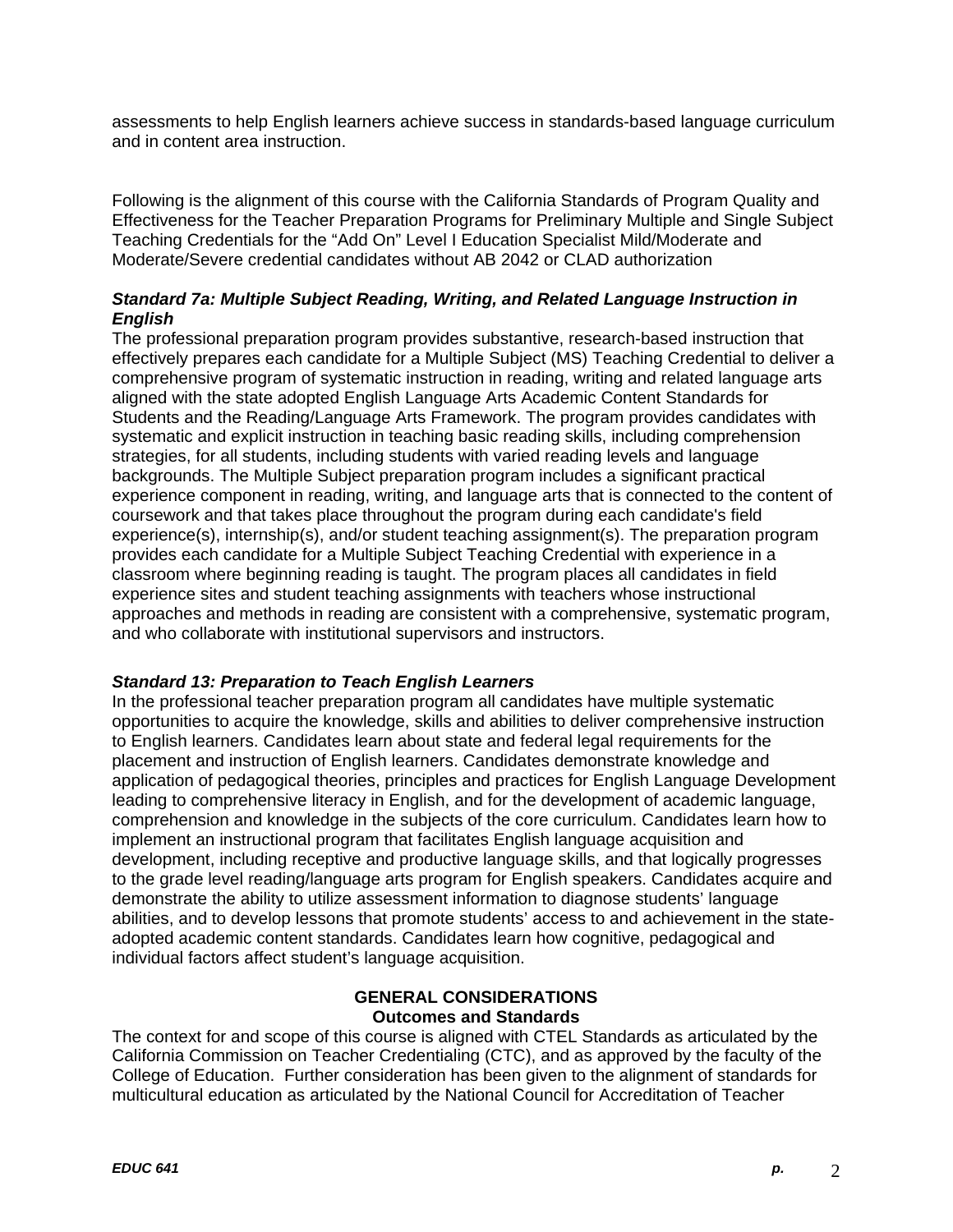Education (NCATE), the Interstate New Teacher Assessment and Support Consortium (INTASC), and the National Board for Professional Teaching Standards (NBPTS).

#### **Students with Disabilities Requiring Reasonable Accommodations**

Students with disabilities who require reasonable accommodations must be approved for services by providing appropriate and recent documentation to the Office of Disable Student Services (DSS). This office is located in Craven Hall 5205, and can be contacted by phone at (760) 750-4905, or TTY (760) 750-4909. Students authorized by DSS to receive reasonable accommodations should meet with their instructor during office hours or, in order to ensure confidentiality, in a more private setting.

# **CSUSM Academic Honesty Policy**

Students will be expected to adhere to standards of academic honesty and integrity, as outlined in the Student Academic Honesty Policy. All written work and oral presentation assignments must be original work. All ideas/materials that are borrowed from other sources must have appropriate references to the original sources. Any quoted material should give credit to the source and be punctuated with quotation marks.

Students are responsible for honest completion of their work including examinations. There will be no tolerance for infractions. If you believe there has been an infraction by someone in the class, please bring it to the instructor's attention. The instructor reserves the right to discipline any student for academic dishonesty in accordance with the general rules and regulations of the university. Disciplinary action may include the lowering of grades and/or the assignment of a failing grade for an exam, assignment, or the class as a whole. Incidents of Academic Dishonesty will be reported to the Dean of Students. Sanctions at the University level may include suspension or expulsion from the University.

#### **Plagiarism**

As an educator, it is expected that each student will do his/her own work, and contribute equally to group projects and processes. Plagiarism or cheating is unacceptable under any circumstances. If you are in doubt about whether your work is paraphrased or plagiarized see the Plagiarism Prevention for Students website http://library.csusm.edu/plagiarism/index.html. If there are questions about academic honesty, please consult the University catalog.

#### **Appeals**

Every student has the right to appeal grades, or appeal for redress of grievances incurred in the context of any class. Disputes may be resolved informally with the professor, or through the formal grades appeal process. For the latter, consult Dr. Stall, Interim Associate Dean.

#### **Writing**

In keeping with the All-University Writing Requirement, all 3 unit courses must have a writing component of at least 2,500 words (approximately 10 pages) which can be administered in a variety of ways.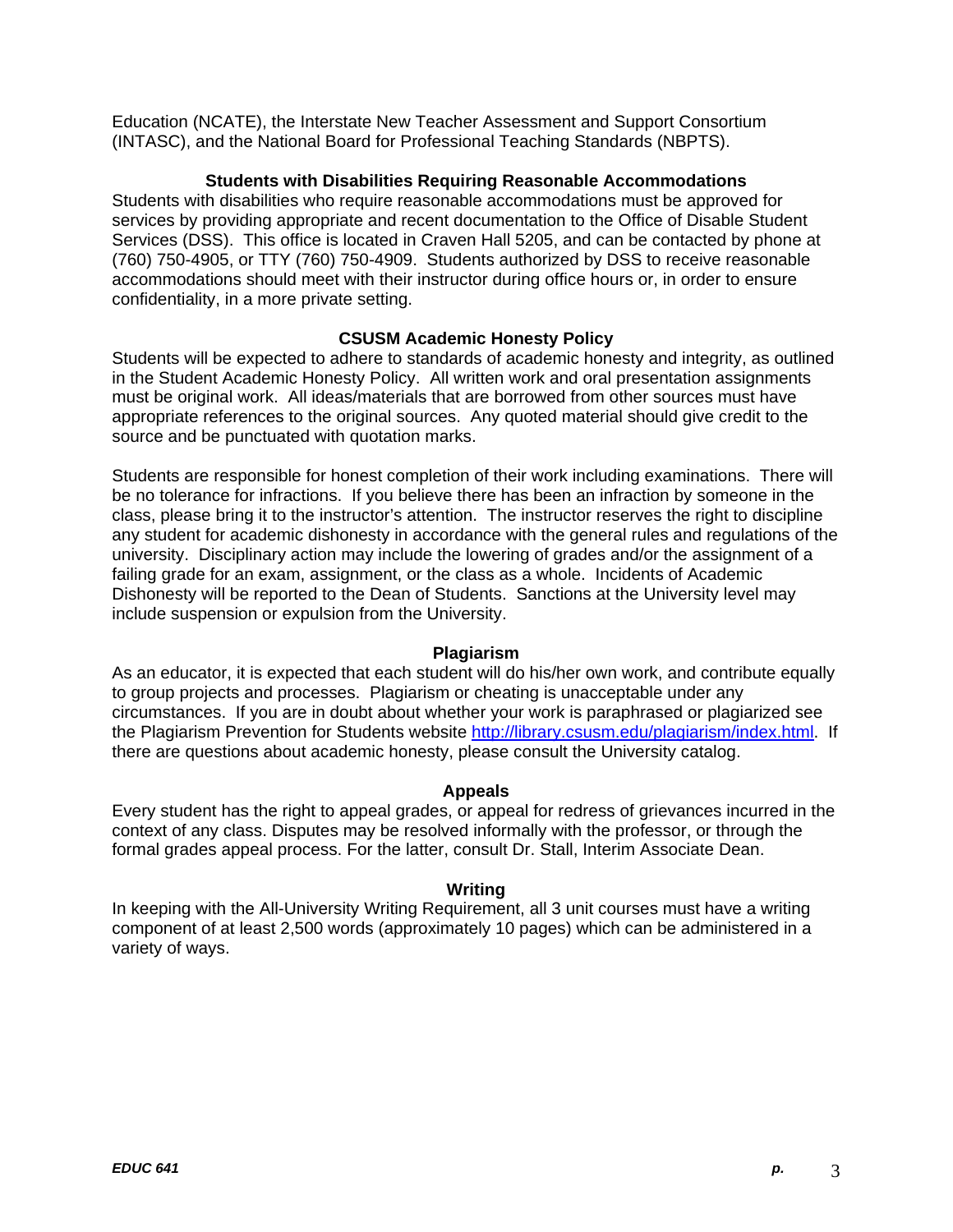#### **College of Education Attendance Policy**

Due to the dynamic and interactive nature of courses in the College of Education, all students are expected to attend all classes and participate actively. At a minimum, students must attend more than 80% of class time, or s/he **may not receive a passing grade** for the course at the discretion of the instructor. Individual instructors may adopt more stringent attendance requirements. Should the student have extenuating circumstances, s/he should contact the instructor as soon as possible. (*Adopted by the COE Governance Community, December, 1997*).

#### **COURSE REQUIREMENTS**

This course is structured as a graduate-level seminar. The success of a seminar is dependent upon each and every participant being prepared. You will work to develop your knowledge base through the readings, discussions and presentations.

#### **Required Texts**

- Perez, B. (2004). *Sociocultural contexts of language and literacy*, 2<sup>nd</sup> edition. Mahwah, NJ: Lawrence Erlbaum Associates.
- Zentella, A. (2005). *Building on strength: language and literacy in Latino families and communities.* New York, NY: Teachers College Press.

#### **Grading Policy**

All assignments are due on the dates indicated below. Assignments turned in late will not receive full credit. Please manage your time and plan accordingly. Assignments must be typewritten, double-spaced and with standard margins unless completed in class. Written assignments will be graded approximately 80% on content and context (detail, logic, synthesis of information, depth of analysis, etc.) and 20% on mechanics (grammar, syntax, spelling, format, uniformity of citations, etc.). All assignments should reflect graduate level composition and use APA format.

The following grading scale will be used:

| 92 – 100 | A:    | $82 - 87$          | B:   |
|----------|-------|--------------------|------|
| 90 – 91  | . A-: | $80 - 81$          | - R- |
| 88 - 89  | — B+: | 79 – below Failing |      |

#### **1.** Attendance and Class Participation

 readings by the assigned date. Being consistently late and/or leaving class early can You are expected to attend all class sessions and participate actively in discussions and activities on Moodle. In order to do so, you are expected to complete all required also lower your grade.

#### **2. Reading Discussion Leader 15 points**

Students will work in small groups to lead a class discussion from assigned chapters in the Perez book.

**DUE: September 16, 23** 

#### 15 points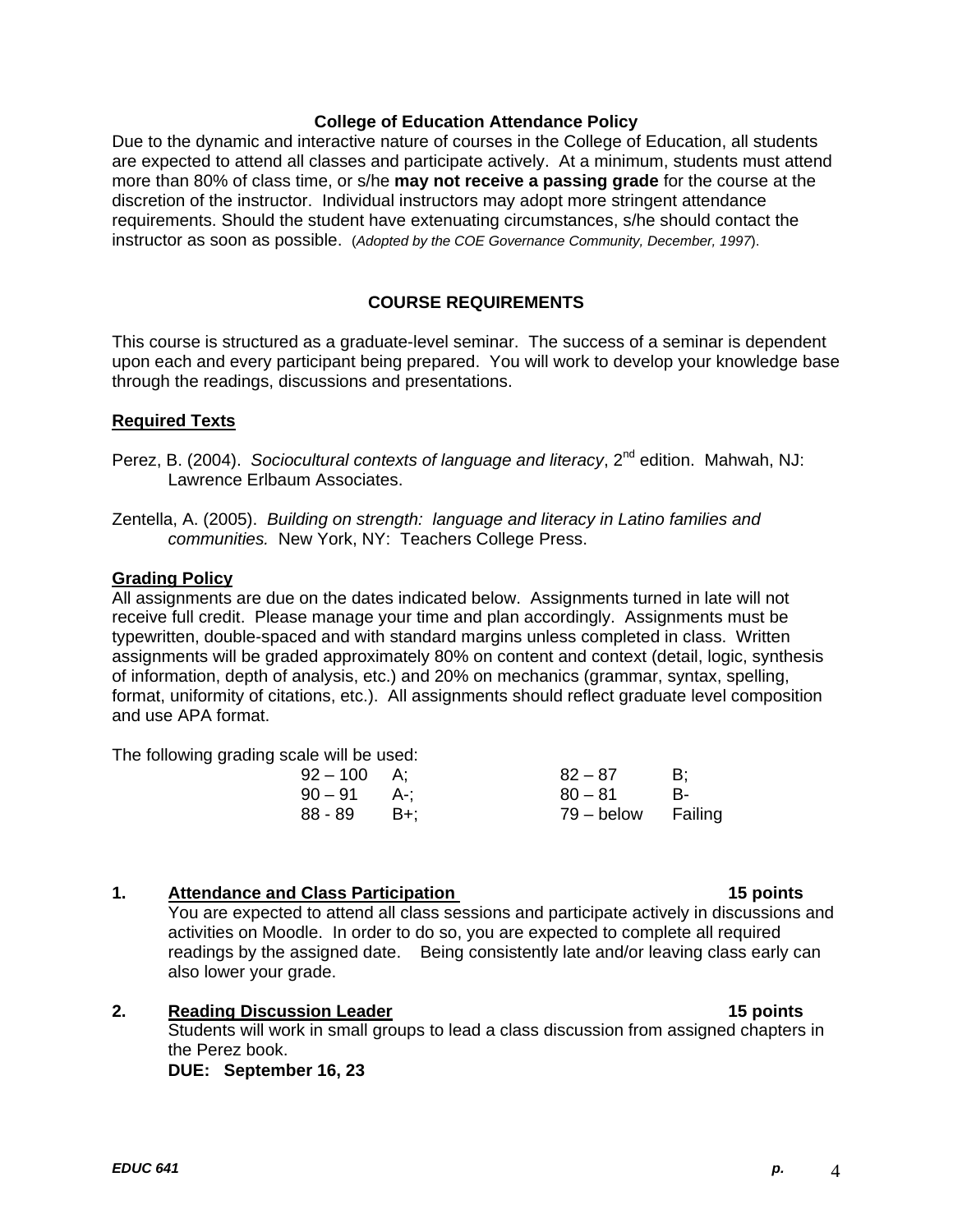# **10 points 10 points 10 points 10 points**

Individually or in pairs, students will lead a small group discussion on current events focusing on the socio-cultural context of language, language use, and/or learning. Students can choose the aspects they wish to highlight for the discussion, as well as the format for presenting. (approx. 10 minutes) **DUE: Oct. 14, Nov. 4** 

# **4.** Short writings for Moodle 15 points **15 points**

- English language development Sept. 9
- English language development at my school- Sept. 16
- Prop 227 implementation  $-$  Sept. 23
- CELDT scores for an English leaner- Sept 30
- Burning questions to lead to Literature Review- Oct. 7

# **5. Analysis and Application of An English Learner's Assessment Data 10 points**

Identify one English learner in your class, at your school, or assigned by the professor who you will holistically investigate his or her background, schooling experiences (academic, social, linguistic), and assessment information. Your write-up should include an analysis of the following information that you have gathered on your English learner:

- Obtain background information on your English learner. What do you know about your student's life, family, community, culture, peer group, schooling history, learning styles, disability information, and other relevant information to help you best address your student's educational needs.
- Obtain as much testing data on your English learner as you can. Include standardized test scores – CST, CELDT, etc. as well as your in-class assessments. What is your analysis of the cultural and/or linguistic biases that may be present in the testing data you have obtained?
- Obtain explanations for the scoring of the standardized test data that you collected. What objectives were being tested? How are the scores reported? How are the scores used at your school site – by administrators and by teachers?
- Obtain information on how authentic and formative assessment is scored? For example if a reading inventory is used, what process what used? What was the rate of administration? What other types of assessment were used? Running records? Checklists? Rubrics? What criteria were English learners held to? Equitable as compared to native-English speakers?
- What other information can you obtain that would help you analyze your English learner's assessment data – other support the student receives? Special program(s) the student is involved in? How long? Who referred him/her? Why
- **DUE: Oct. 14**

# *Successful completion of this assignment fulfills CTEL requirements for Standard 6. Students must post this assignment to their CTEL Portfolio as evidence they have met this standard.*

**6a. Literature Review: Sociocultural Contexts of Language and Learning 25 points If you are taking this course for CTEL certification, one of the themes you write about must address English learners with a focus on assessment issues.**  Using the annotated bibliographies collected in EDUC 602, and/or the articles, book chapters, research reports presented in class, you will analyze the resources and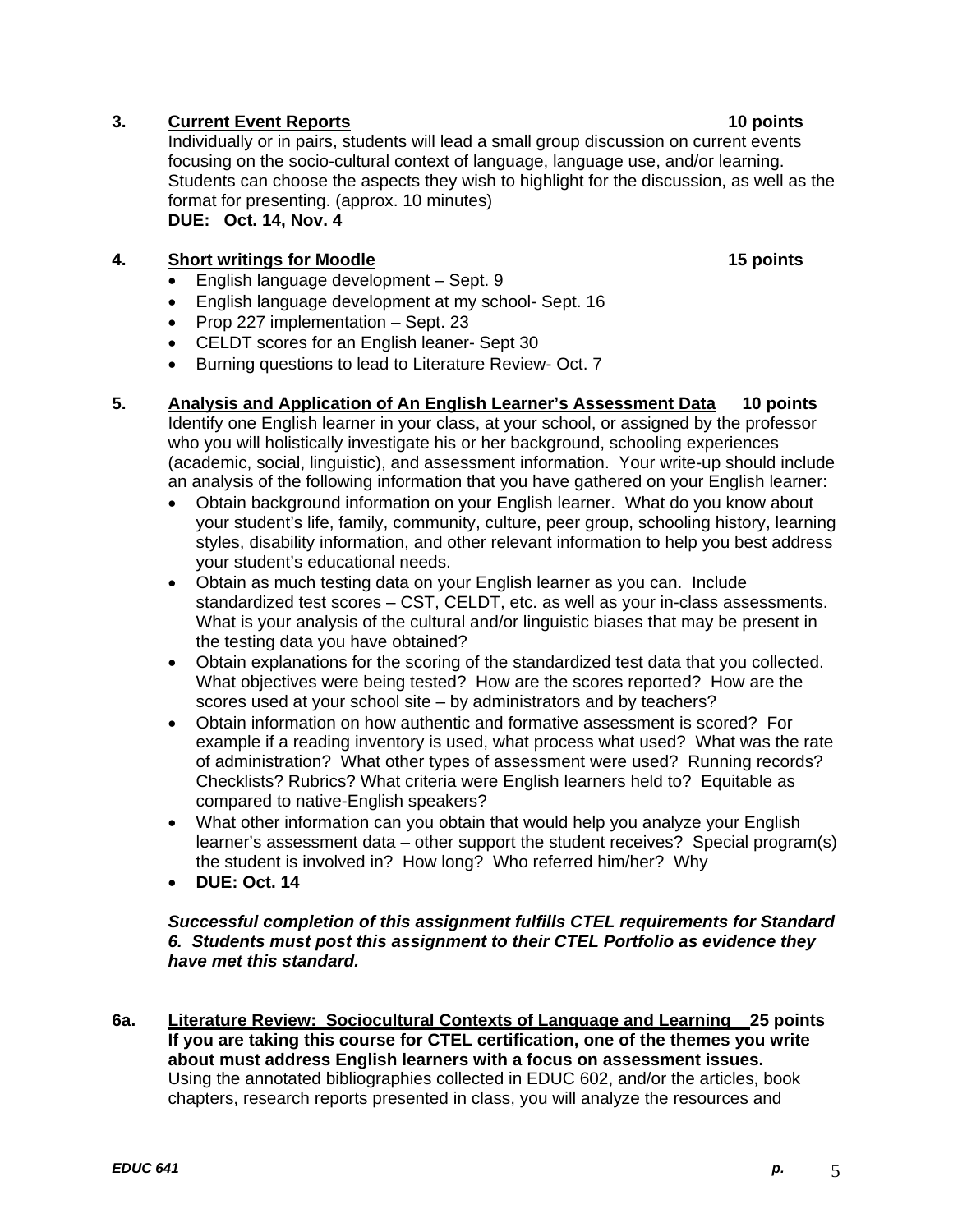identify major socio-cultural themes for English Learners. As themes emerge, you will begin to organize resources to write an 8 to10-page Literature Review. Your paper will be strictly research based with cited resources according to APA criteria. **Themes identified with articles and ideas due: Oct. 21 (5 points); Draft due: Nov. 18 (5 points); Final paper due: Dec. 2 or 9 (10points) Class presentation due: Dec. 2 or 9 (5 points)** 

*OR* 

**6b. Literature Review: Supporting English Learners With Disabilities (same scoring and due dates as above) Alternative Assignment Required for "Add On" Mild/Moderate and** 

**Moderate/Severe Education Specialist Credential Candidates without AB 2042 Preliminary Credentials or a CLAD Certificate** 

Using websites, articles, book chapters, research reports (see sample articles, sites, and books provided by the instructor) develop a menu of supports and services that enable English learners with and without disabilities to access the core curriculum in inclusive educational settings. Include in the review a) the use of expertise of specialists and support personnel (e.g., paraprofessionals) and b) school-base structures and organizations that support English learners and student eligible for special education. As categories of supports emerge, organize them as you would in a thesis Chapter 2: Literature Review. The final product is an 8 to10-page paper written using APA-format conventions.

# *7.* **Final presentation 10 points**

Students will individually give a brief presentation on the findings of their literature review. Students may choose Power Point or Prezi for their format. **Due: Dec. 2 and 9** 

| <b>Session/Date</b>              | <b>Topics</b>                                                                                                                              | <b>Activities/Homework</b>                                                                                     |
|----------------------------------|--------------------------------------------------------------------------------------------------------------------------------------------|----------------------------------------------------------------------------------------------------------------|
| <b>Session 1</b><br>September 2  | Team building activity<br><b>Course Overview</b><br>Definition of terms<br>Sociocultural contexts<br>of learning and<br>language diversity | Read: Perez, Chapter 1                                                                                         |
| <b>Session 2</b><br>September 9  | Language structure<br>and use<br>Language acquisition<br>English learners and<br>CA law                                                    | Read: Perez, Chapter 2, 3<br>Write: What is English<br>language development?                                   |
| <b>Session 3</b><br>September 16 | Identity and language<br>Language boundaries<br>at school                                                                                  | Report: Groups for Perez,<br>Chapters 4-6 lead inquiry<br>Write: English language<br>development at my school. |
| <b>Session 4</b><br>September 23 | Library overview<br>Cultural and linguistic                                                                                                | Report: Groups for Perez,<br>Chapters 7-9 lead inquiry                                                         |